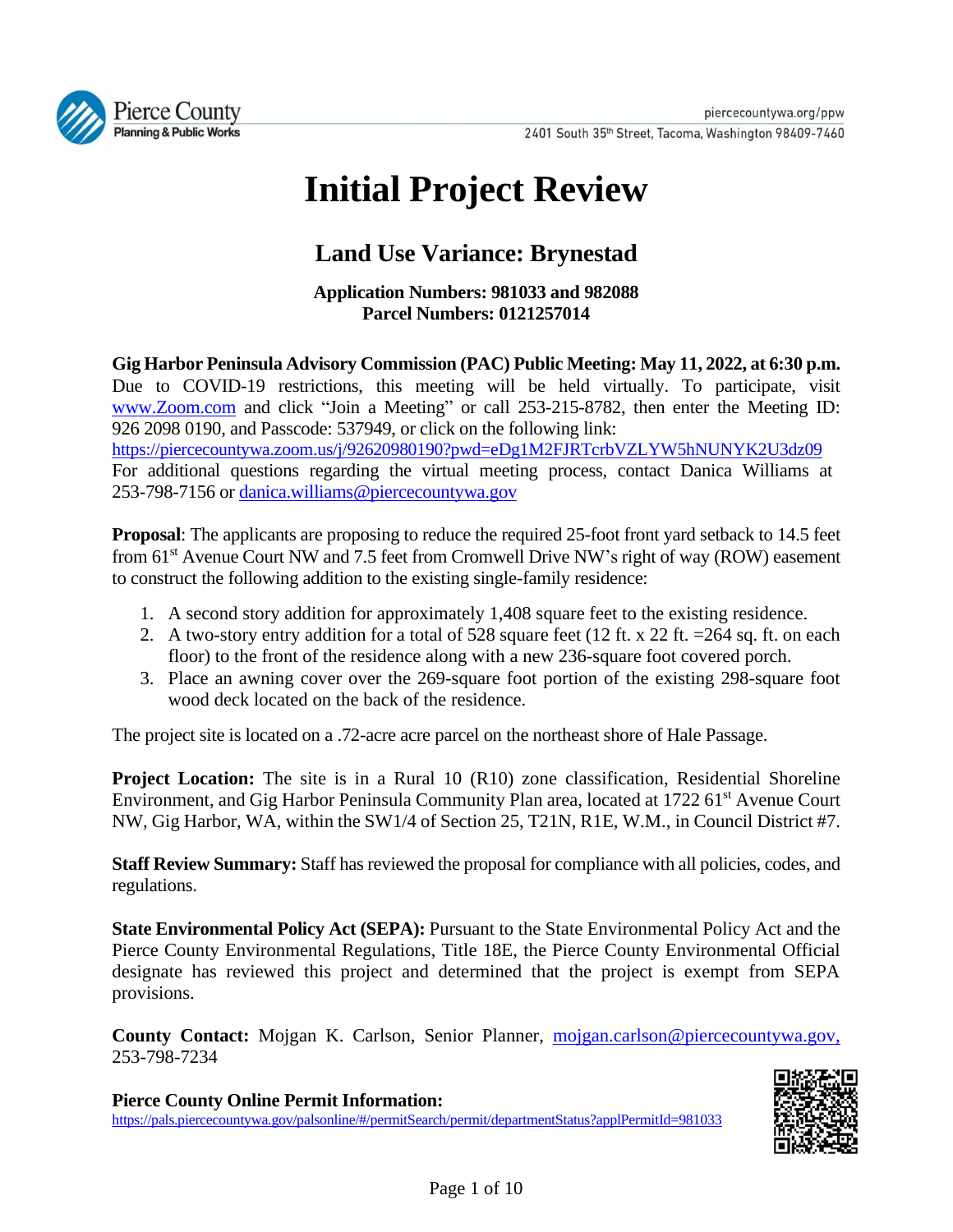# **Project Data**

| <b>Complete Application Date:</b>   | February 22, 2022                                                                                                                |  |
|-------------------------------------|----------------------------------------------------------------------------------------------------------------------------------|--|
| <b>Initial Project Review Sent:</b> | May 4, 2022                                                                                                                      |  |
| Applicant/Owner:                    | <b>Bjorn and Bailey Brynestad</b><br>1722 61st Avenue Court Northwest<br>Gig Harbor, W A 98335 -7574<br>bjornbyrenstad@gmail.com |  |
| Agent:                              | Permit Granted LLC<br>Attn: Terri Schultz<br>4810 Pt. Fosdick Drive NW<br>Gig Harbor 98103<br>Terri@permitgranted.com            |  |

#### **Legal and Public Notice**

- *March 9, 2022*: Notice of Application (NOA) and Public Meeting Notice, including the Gig Harbor Peninsula Advisory Commission (PAC) public meeting information, was sent to property owners within a radius of 300 feet, but not less than two parcels deep, around the exterior boundaries of the subject property.
- *March 16, 2022:* A revised NOA was sent to surrounding property owners to change the PAC's meeting date from June 8, 2022, to May 11, 2022.
- *March 24, 2022*: Public Notice sign was posted on the site, confirmed with a Declaration of Posting.
- *April 27, 2022:* Legal notice was published in the official County newspaper *(Tacoma News Tribune),* advertising the PAC public meeting.

# **2020 Aerial Photo**

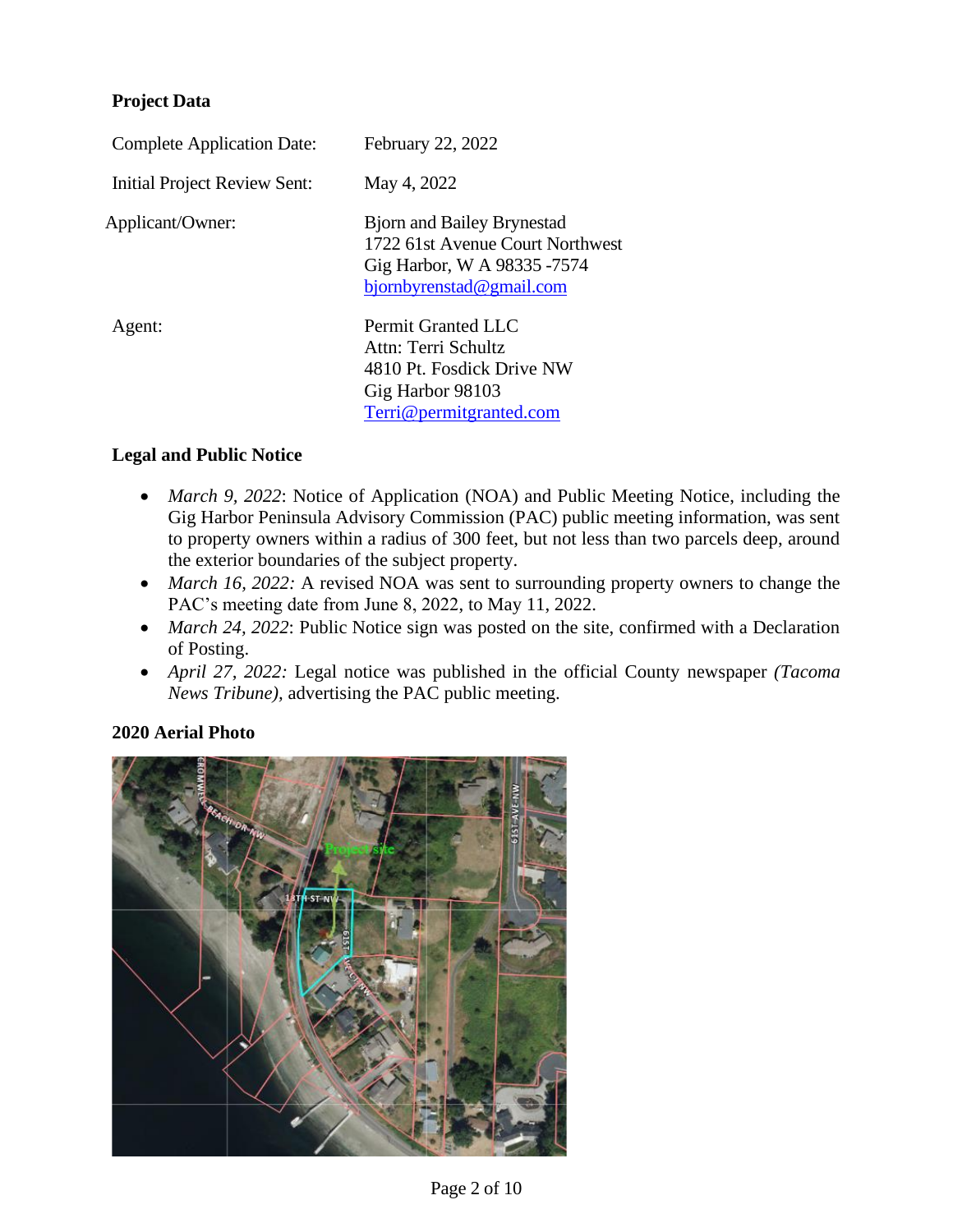# **Zoning: R10**



# **Site Plan**

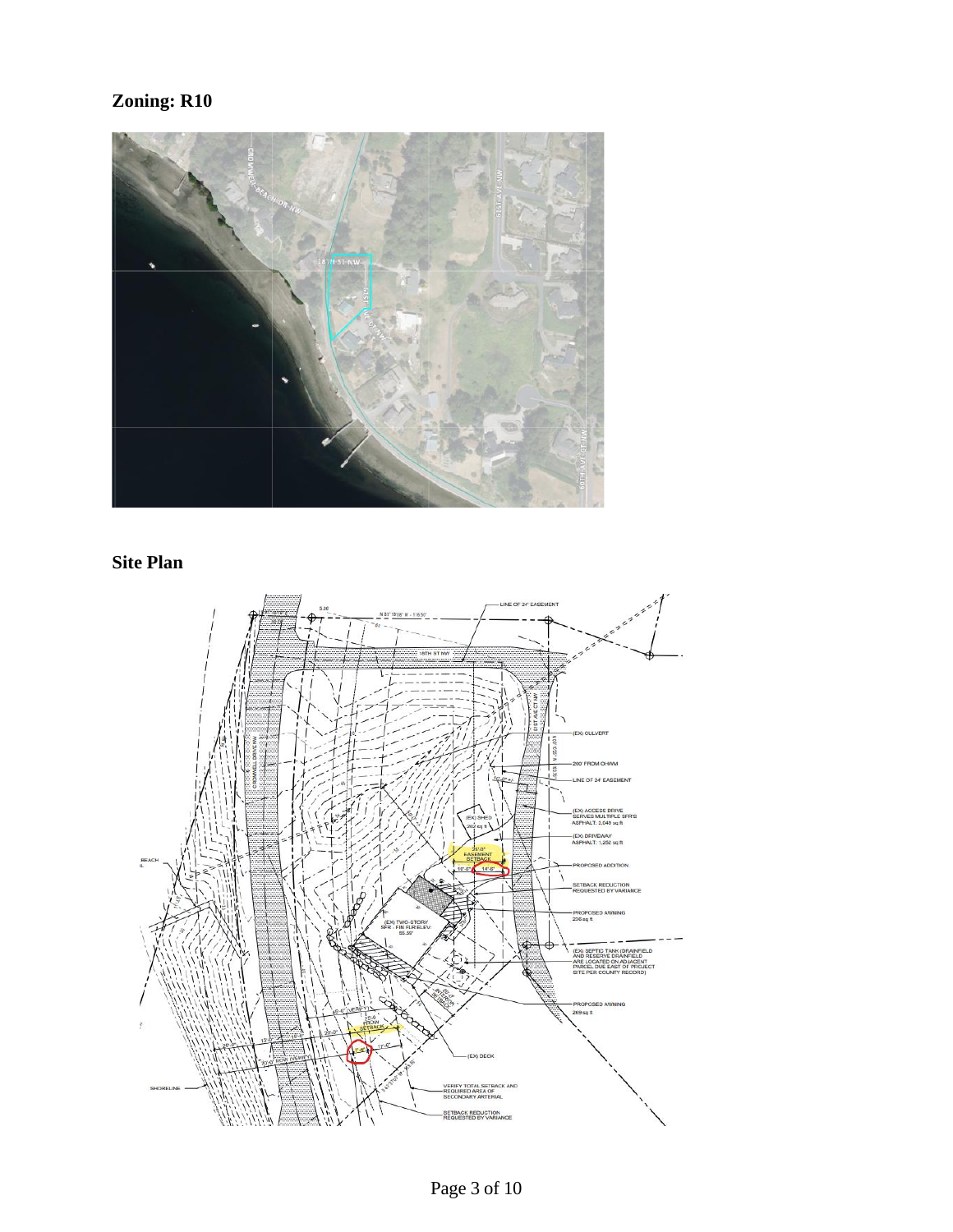#### **Site Photos**



Looking north and northeast



Looking south

# **Review Responsibility**

The following list includes examples of jurisdictional areas for various County departments and divisions typically involved in the review and administration of this proposal:

- A. Planning and Public Works (PPW):
	- Current Planning verifies compliance with the Pierce County Comprehensive Plan, applicable community plans, and Development Regulations such as, but not limited to, zoning, critical areas, natural resource lands, shoreline management, design review, and potential environmental impacts.
	- Development Engineering reviews for drainage, erosion control, site development, flood, survey, landslide and erosion hazard, lot dimensions, and road standards.
	- Resource Management reviews for consistency with the County wetland and fish & wildlife regulations.
- B. Gig Harbor Peninsula Advisory Commission (PAC):

The PAC's role in the review process for a land use proposal includes the following:

• Review the proposal for consistency with the goals and policies in the Community Plan.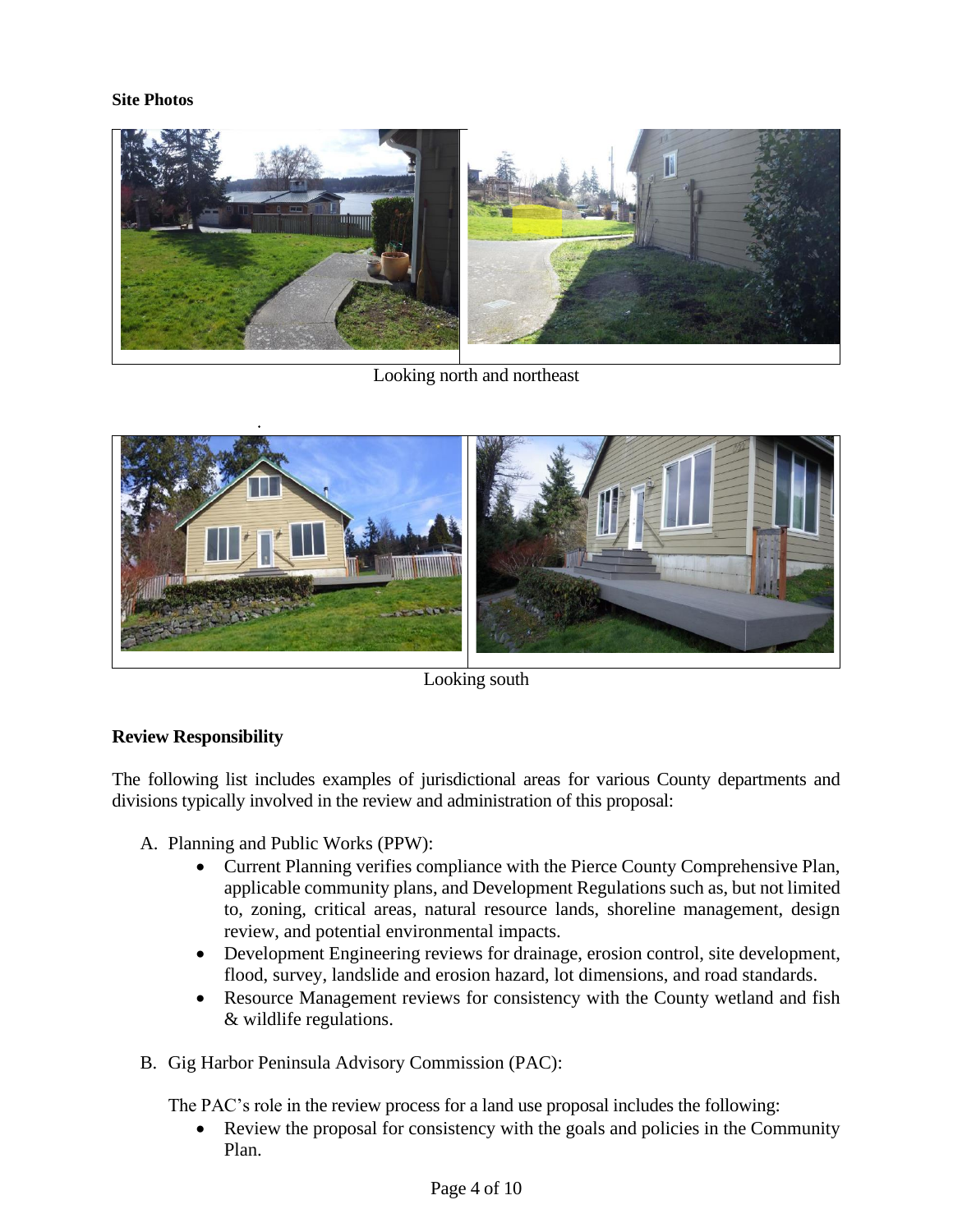- Provide a local perspective that includes input from the community and insights of which PPW staff or the Hearing Examiner may not be aware.
- Offer recommendations for project design to fit with the community's vision while remaining consistent with the Community Plan.

PCC Chapter 2.45 Land Use Advisory Commissions provides regulations that apply to the PAC. Per PCC 2.45.130, Land Use Advisory Commission (LUAC) recommendations on a land use application shall be to approve, modify and approve, deny, or make no recommendation. The LUAC may recommend the Hearing Examiner continue a scheduled public hearing to obtain additional information or LUAC recommendations.

# **Review Criteria**

The following regulations and policies shall be used during the review process including, but not limited to:

- A. Pierce County development regulations and construction and infrastructure regulations;
- B. Pierce County Comprehensive Plan and Gig Harbor Peninsula Community Plan;
- C. Applicable state statutes; and
- D. All applicable notes on related previously recorded County documents.

# **Site Characteristics**

Staff conducted a site visit on March 16, 2022. and observed the following:

- The subject site became a legal lot (Lot 1) through approval of a short plat recorded under AFN 8109180303.
- The parcel is irregularly shaped, and per Assessor Treasurer's data, it is .72-acre in size.
- The parcel is surrounded by roads on three sides;  $18<sup>th</sup>$  Street NW is located along the north property line,  $61<sup>st</sup>$ Avenue Court NW is located along the east property line, and Cromwell Drive curves along the west and southwest sides of the site.
- The topography of the parcel is generally rolling with over 50% descending slopes along the northwest side and approximately 34% along the southwest side of the site.
- The site is currently improved with a single-family residence with an attached deck, constructed in 2001, which is located on the south portion of the parcel.
- A small shed (9 ft. x 11 ft,) is also located to the east side of the property and, which, per Ecology's Ortho photos, appears to be constructed sometime around 2015.
- A stream/drainage is located on the north side of the property which bisects the parcel to approximately 1/3 to the north and 2/3 to the south. Per the submitted site plan, this stream is located 50 feet from the existing single-family residence
- The proposed expansion to the front of the existing residence, if approved, will be located on the north and northeast portions of the existing residence. The expansion on the back side (southwest) of the residence will be placement of cover over the majority of the existing deck without creation of any additional impervious area.
- Both immediate adjoining parcels to the northwest and south are improved with larger single-family residences (2,484 sq. ft. and 1,736 sq. ft.).
- The access to the site is via a driveway off  $61<sup>st</sup>$  Avenue Court NW.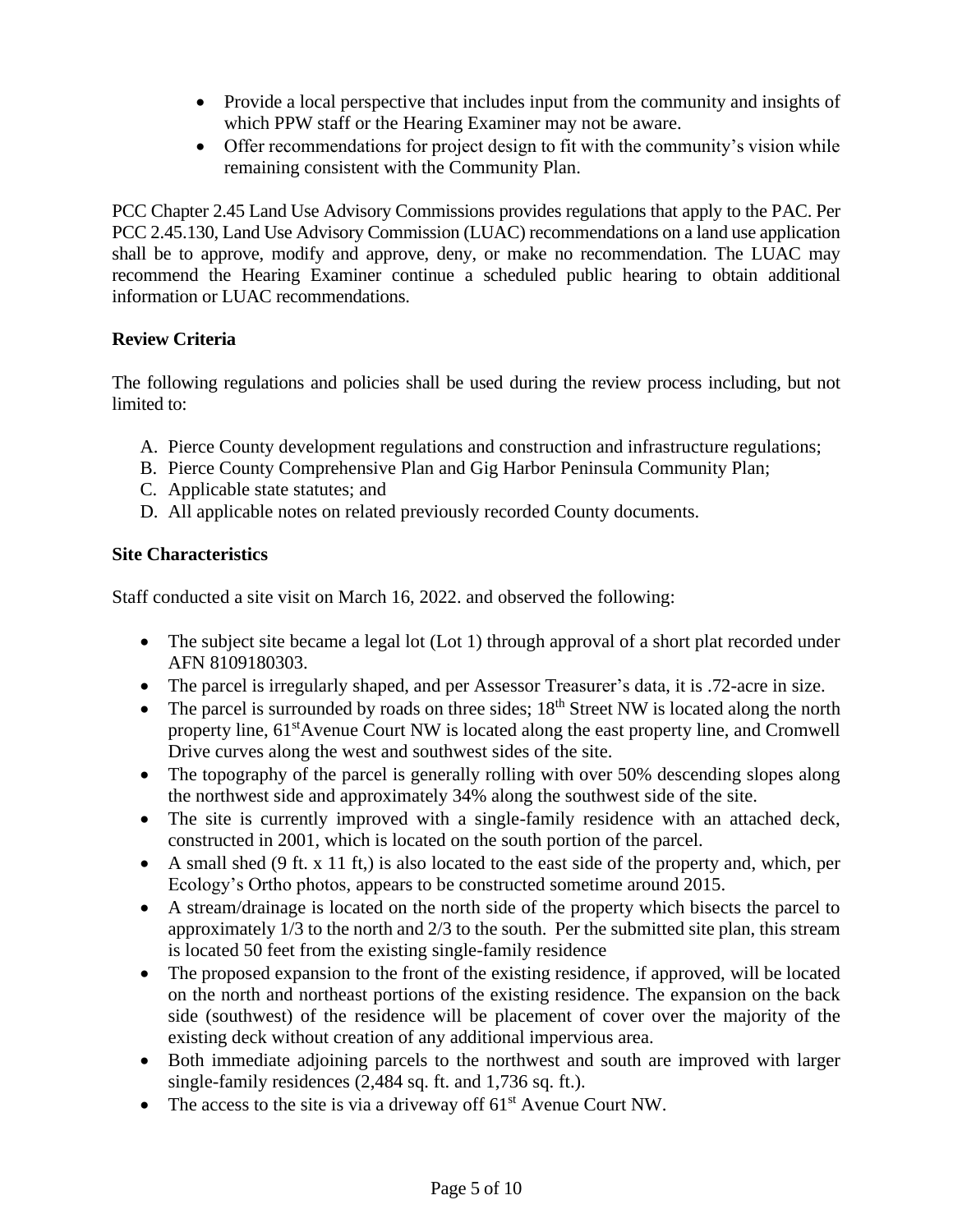#### **Surrounding Land Use / Shoreline / Zoning Designation:**

| <b>LAND USE</b> |                                                        | <b>SHORELINE</b> | <b>ZONING</b>         |
|-----------------|--------------------------------------------------------|------------------|-----------------------|
| North           | 18 <sup>th</sup> Street NW and Single-family residence | N/A              | <b>Rural 10 (R10)</b> |
| South           | Single-family residence                                | Residential      | R <sub>10</sub>       |
| East            | 61 <sup>st</sup> Avenue Court NW and Vacant lot        | N/A              | <b>R10</b>            |
| West            | Single-family residence, and Cromwell                  | Residential      | R <sub>10</sub>       |
|                 | Drive NW                                               |                  |                       |

#### **Note:**

PCC, Title 18A, Section 18A.15.040, states in part that all lots must contain at least one front yard. If a corner lot abuts the intersection of two or more rights-of-way, the yard not used for vehicular access may be reduced to 15 feet, provided the reduced yard does not abut a State Highway or any arterial. In this case, 61<sup>st</sup> Avenue Court NW is considered the front yard; but, since Cromwell Drive NW is an arterial road, the setback from it cannot be reduced to 15 feet.

#### **Google Earth 2021**

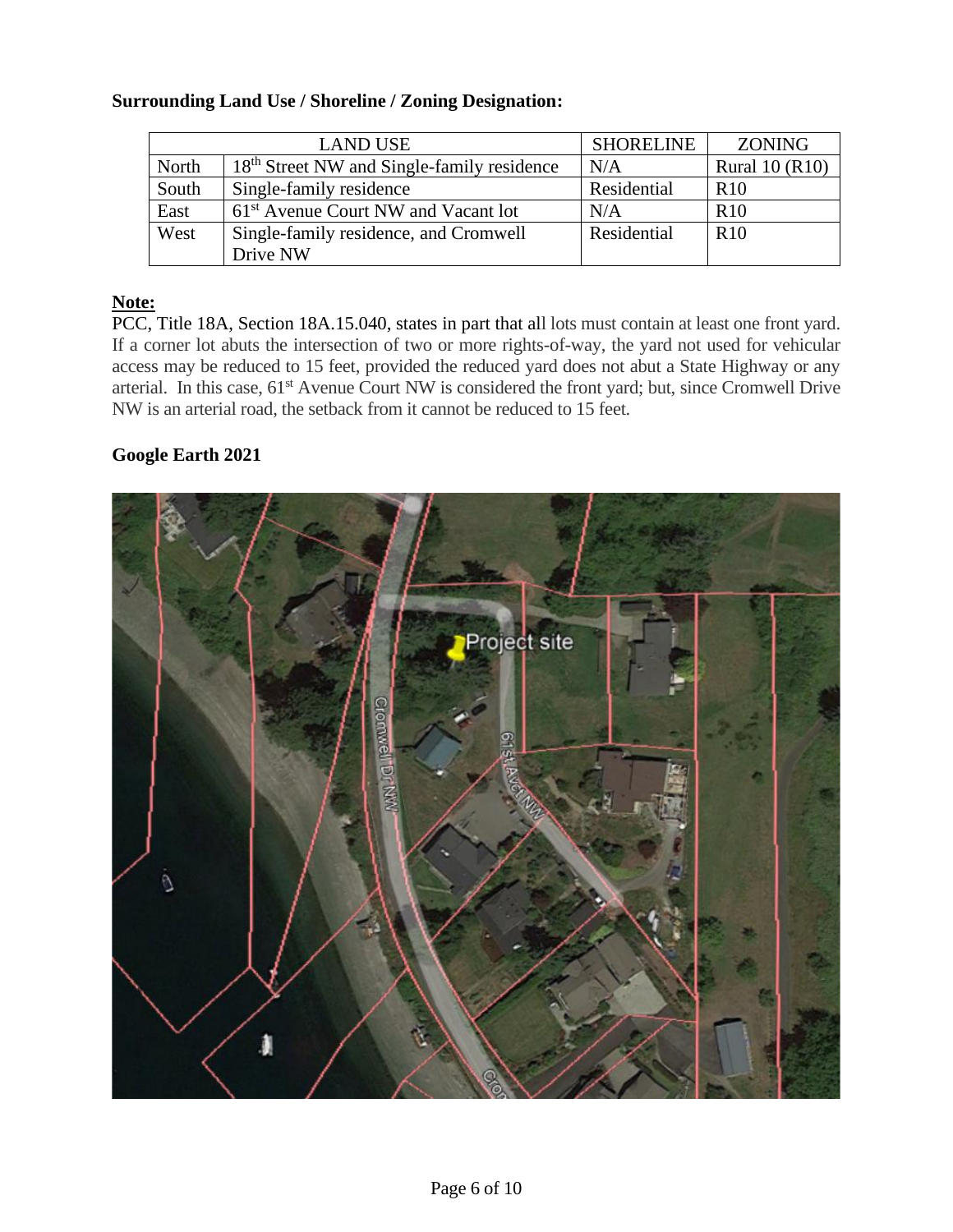# **Comments from the Public and Agencies**

The proposed project has been routed to interested departments and agencies for review and comment. Comments received on this proposal may be found by accessing the online permit information referenced on page 2.

- No written comments were received from the general public.
- No adverse comments were received from reviewing agencies within the County and state.
- An email from the Puyallup Indian Tribe, dated March 22, 2022, stated in part that the site is in a very high probable area for impacting cultural resources. Therefore, a cultural resource survey will likely be requested depending on the level of ground disturbing.
- Both the Squaxin Island Tribe and Nisqually Indian Tribe requests notification of any inadvertent Discoveries of Archaeological Resources/Human Burials for this project. Language relating to inadvertent discovery will be included as a condition of approval for this project.

# **Initial Planning and Public Works Staff Review for Consistency with Regulations and Policies:**

#### **Title 19A Pierce County Comprehensive Plan**

The Comprehensive Plan applies to all proposed land uses in the County. The proposed Variance from a setback requirement is beyond the level of specificity found in the Comprehensive Plan policies. Staff did not find that the proposal conflicted with any goals or policies in the Comprehensive Plan, as the proposed project meets the R10 designation which is intended for areas for low intensity development.

#### **Pierce County Code Title Development Regulations – Zoning (PCC, Title 18A):**

Per Section 18A.10.090 B.2. b. The Rural 10 (R10) zone classification is intended to provide for rural uses at a rural density.

Per Pierce County Code, Section 18A.15.040, the required setbacks in R10 zone are as follows:

- Front 25 feet, side 10 feet, and rear 30 feet
- Maximum height is limited to 35 feet due to the shoreline requirement as the parcel is located within 200 feet of the shoreline jurisdiction.
- A setback is measured from the edge of a road right-of-way, easement, or tract that provides vehicular access, or future road right-of-way as identified by the most recently adopted official control to the closest point of the vertical foundations. Where there is no road rightof-way, easement, or tract that provides vehicular access or future road right-of-way as identified in the most recently adopted official control, a setback is measured from the property line.

*Staff Comment:* A front yard setback for the R10 zone is 25 feet. According to the submitted site plan, dated February 11, 2022, the expansion of the residence will be within the required 25-foot front yard setback, at its closest point, 14.5 feet from 61<sup>st</sup> Avenue Court NW, and 7.5 feet from Cromwell Drive NW. Therefore, approval of the front yard variance application is needed from both roads.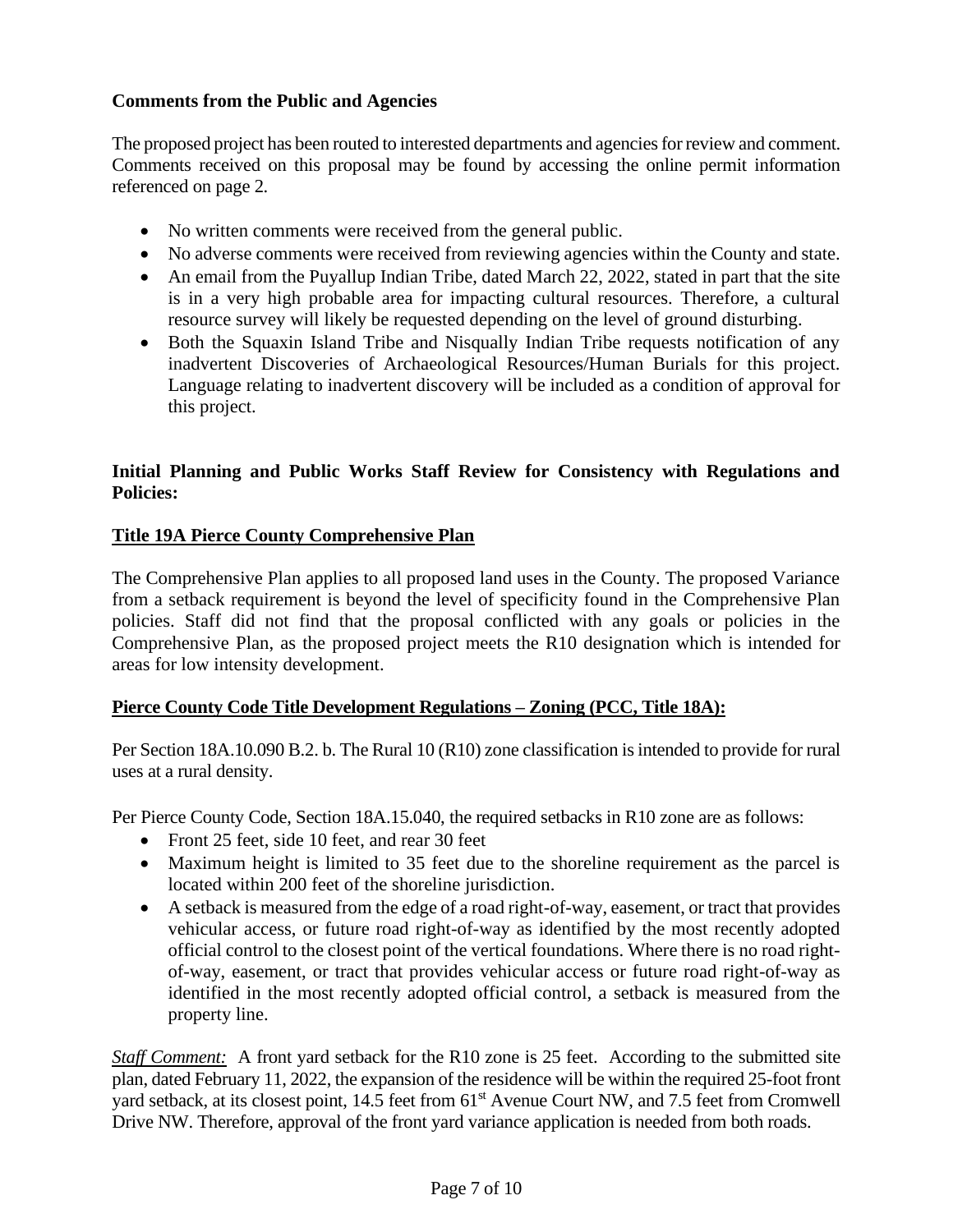As stated previously, the proposed expansion of the residence along the southwest portion of the house will be located over the existing deck and will not create an additional impervious coverage on the site.

#### 18A.75.040 Variances.

The purpose of this Section is to provide a means of deviating from the requirements of Pierce County Code, Title [18A,](https://www.codepublishing.com/WA/PierceCounty/#!/PierceCounty18A/PierceCounty18A.html#18A) in specific instances where strict application of these requirements would prevent the property from being utilized in a similar manner as other properties in the same zone classification because of special features or constraints unique to the property involved.

In this project, the requested variance will be subject to a public hearing and approval by the Pierce County Hearing Examiner.

Before any variance may be granted, it shall be shown that:

- 1. There are special circumstances applicable to the subject property or to the intended use such as shape, topography, location, or surroundings that do not apply generally to the other property or class of use in the same vicinity and zone;
- 2. Such variance is necessary for the preservation and enjoyment of a substantial property right or use possessed by other property in the same vicinity and zone but which because of special circumstances is denied to the property in question;
- 3. The granting of such variance will not be materially detrimental to the public welfare or injurious to the property or improvement in such vicinity and zone in which the subject property is located;
- 4. The granting of such variance is consistent with the Comprehensive Plan including any applicable Community Plan; and
- 5. No significant adverse environmental impact will be caused as a result of the variance approval.

*Staff Comment:* This property already contains a single-family residence which, per County's and Google Earth's ortho photos, currently meets the required 25-foot front yard setback from  $61<sup>st</sup>$  Avenue Court NW; however, it does not meet the required front yard setback from Cromwell Drive NW as, currently, the southwest corner of the house along with more than half of the attached deck, are located, at its closest point, 7.5 feet from the 70-foot right of way.

Since the existing non culverted stream is located along the northern portion of the site, any expansion of the residence to the north will require submittal of a habitat assessment application for review and approval.

One can argue that perhaps the stream buffer area can be reduced down to a minimum of 37.5 feet with a 15-foot building setback in order to accommodate for the expansion of the residence to the north; however, the distance between the existing house and the drainage is already at 50 feet (35 foot buffer and 15-foot building setback); therefore, to go any lower distance (expanding the residence to the north) will require approval of a Fish and Wildlife Variance application.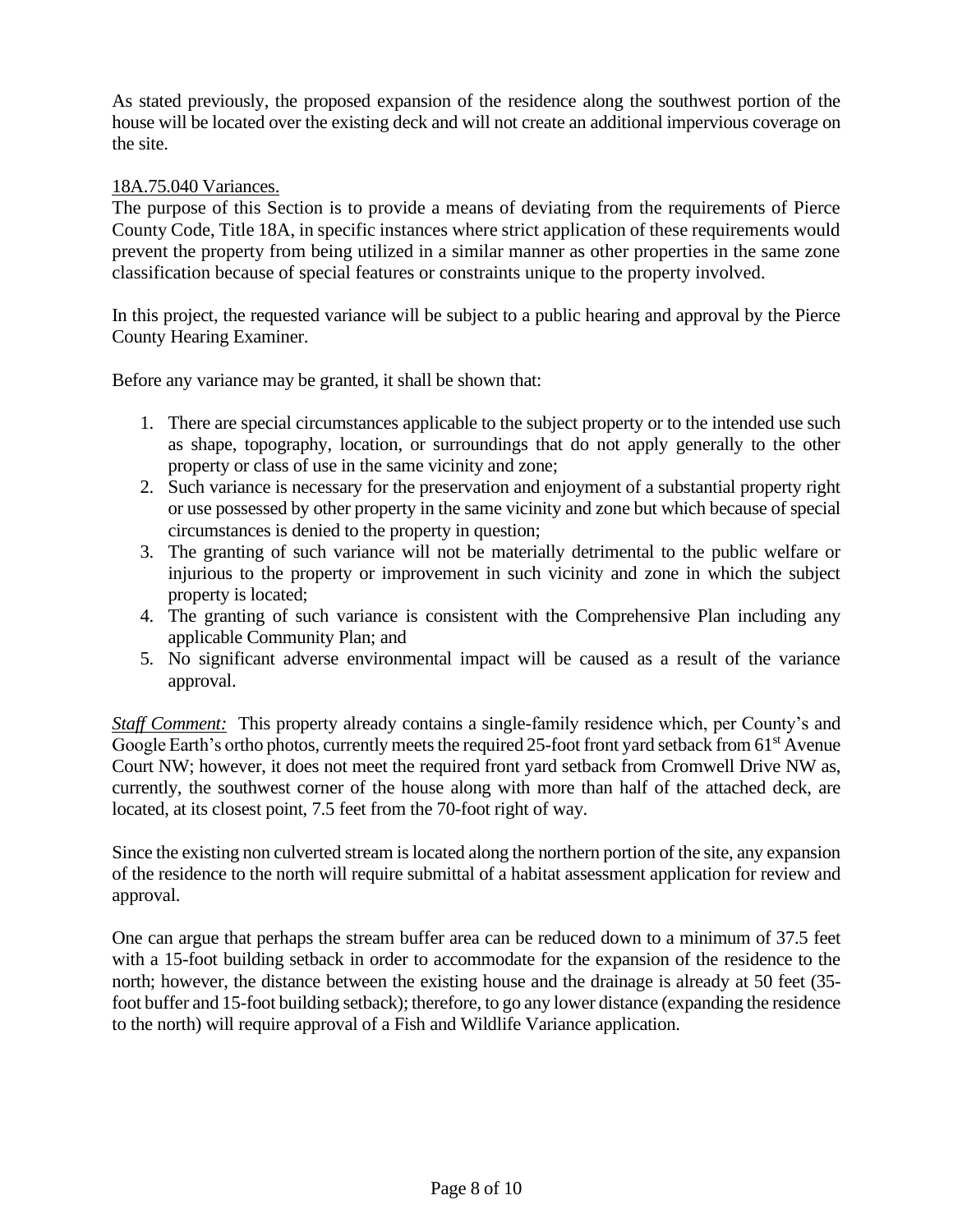Staff has not seen evidence that granting of the variance from Cromwell Drive NW would be materially detrimental to the public welfare or injurious to the property or improvement in such vicinity and zone, as the proposed expansion on the back of the residence will be located over the majority of the existing deck, will not increase the impervious area of the site, and will not require removal of any vegetation or additional encroachment to the required 25-foot front yard setback (rear of the house) from Cromwell Drive NW.

Therefore, staff believes, per the submitted document, there appears to be special circumstances applicable to the subject site. Approval of the variance is necessary for the front yard setbacks to expand the existing residence, as the site is encumbered by roads and drainage and their respective required setbacks.

# **Title 18D - Environmental**

The proposal is not subject to environmental review under the State Environmental Policy Act (SEPA).

# **Gig Harbor Peninsula Community Plan**

The Plan was adopted as part of the County Comprehensive Plan under Appendix E (Title 19A) with the most recently amended date of October 1, 2021:

GH D-12.2 Require that setback areas be retained in natural vegetation where feasible and supplemented by planted native species where natural vegetation is sparse or nonexistent.

GOAL GH ENV-2 Development standards along shorelines should ensure the preservation of native vegetation and wildlife habitat and protect water quality and natural shoreline processes.

GH ENV-2.4 Base allowable uses along the shoreline on the Comprehensive Plan land use designation and SMP and permit them on a case by case basis.

GH ENV-2.4.3 Permit outright or administratively detached single-family residential homes and associated accessory structures when located outside of the defined shoreline setback.

GH ENV-2.6 Strictly control requests to obtain variances from development standards along the shoreline. Grant variances only in extraordinary circumstances relating to the physical character or configuration of the building lot.

*Staff Comment:* As proposed, the project would not cause the removal of any vegetation from the site or from the required 75-foot shoreline buffer area of the site.

# **Pierce County Development Policies and Regulations – Shorelines, (Title 18S)**

Title 18S provides policies and regulations for development on Pierce County shorelines. The proposal is located within the Residential and Aquatic Shoreline Environment Designations.